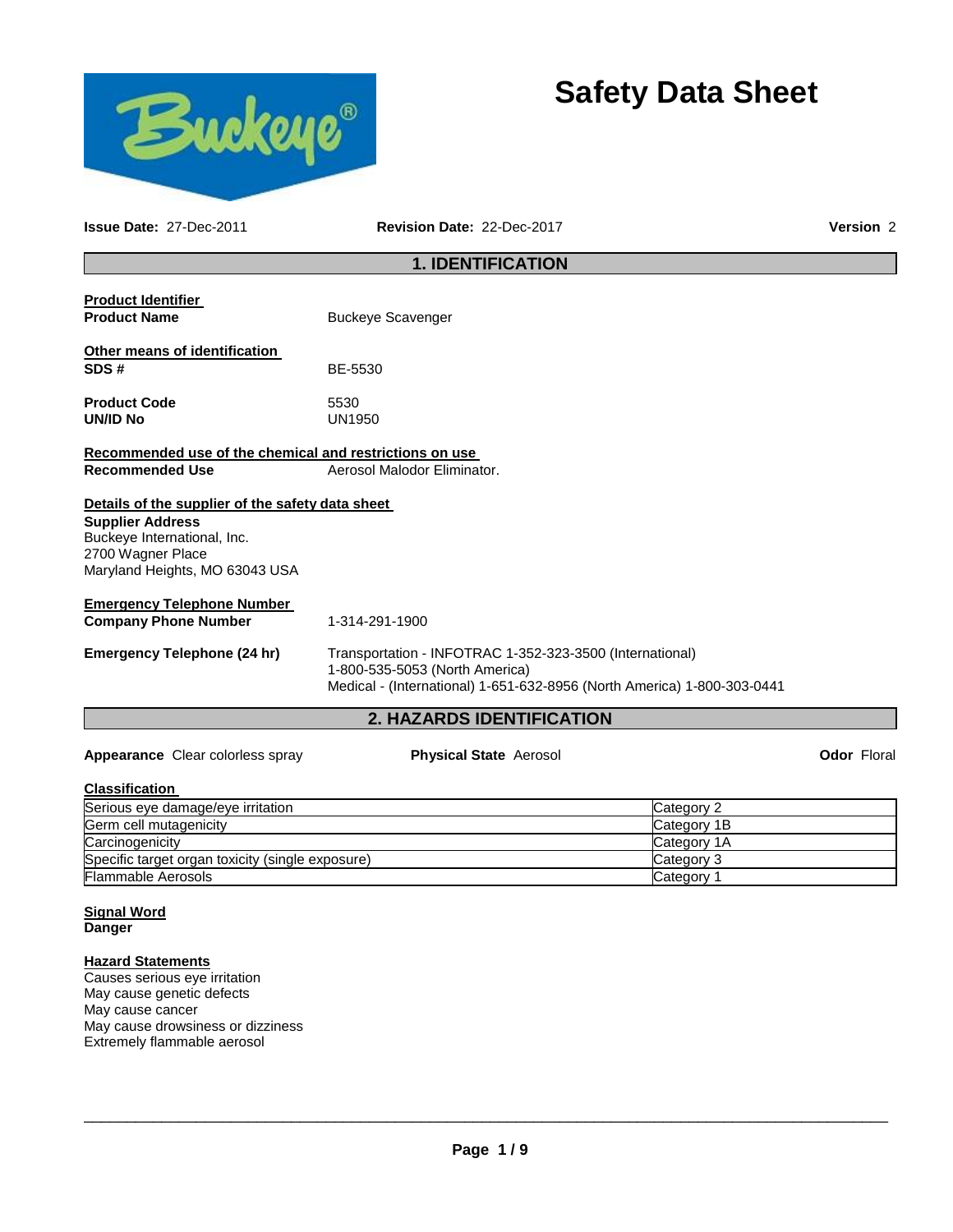

# **Precautionary Statements - Prevention**

Obtain special instructions before use Do not handle until all safety precautions have been read and understood Use personal protective equipment as required Wash face, hands and any exposed skin thoroughly after handling Wear eye/face protection Avoid breathing dust/fume/gas/mist/vapors/spray Use only outdoors or in a well-ventilated area Keep away from heat/sparks/open flames/hot surfaces. — No smoking Do not spray on an open flame or other ignition source Pressurized container: Do not pierce or burn, even after use

#### **Precautionary Statements - Response**

If exposed or concerned: Get medical advice/attention IF IN EYES: Rinse cautiously with water for several minutes. Remove contact lenses, if present and easy to do. Continue rinsing If eye irritation persists: Get medical advice/attention IF INHALED: Remove victim to fresh air and keep at rest in a position comfortable for breathing

#### **Precautionary Statements - Storage**

Store locked up Store in a well-ventilated place. Keep container tightly closed Protect from sunlight. Do not expose to temperatures exceeding 50 °C/122 °F

#### **Precautionary Statements - Disposal**

Dispose of contents/container to an approved waste disposal plant

# **3. COMPOSITION/INFORMATION ON INGREDIENTS**

| <b>Chemical Name</b>          | <b>CAS No</b> | Weight-% |
|-------------------------------|---------------|----------|
| Acetone                       | 67-64-1       | >69      |
| <b>Hydrocarbon Propellant</b> | 68476-86-8    | 30       |
| Sodium Nitrate                | 7631-99-4     |          |

\*\*If Chemical Name/CAS No is "proprietary" and/or Weight-% is listed as a range, the specific chemical identity and/or percentage of composition has been withheld as a trade secret.\*\*

# **4. FIRST-AID MEASURES**

#### **First Aid Measures**

| <b>Eye Contact</b>  | Rinse cautiously with water for several minutes. Remove contact lenses, if present and<br>easy to do. Continue rinsing. If eye irritation persists: Get medical advice/attention. |
|---------------------|-----------------------------------------------------------------------------------------------------------------------------------------------------------------------------------|
| <b>Skin Contact</b> | Wash off immediately with plenty of water for at least 15 minutes.                                                                                                                |
| <b>Inhalation</b>   | Remove victim to fresh air and keep at rest in a position comfortable for breathing.                                                                                              |
| Ingestion           | Clean mouth with water and drink afterwards plenty of water.                                                                                                                      |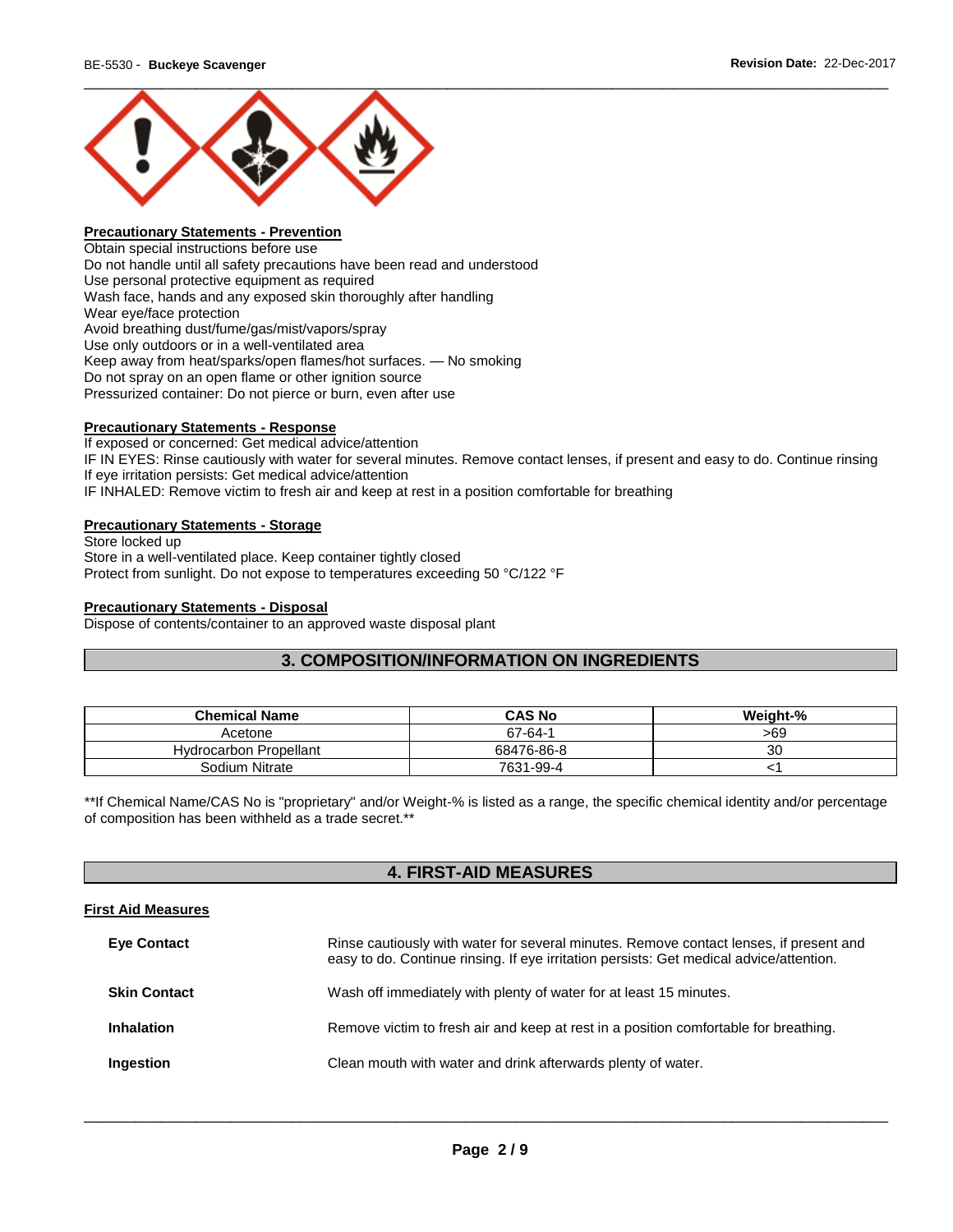#### **Most important symptoms and effects**

**Symptoms Causes serious eye irritation. May cause drowsiness or dizziness.** 

#### **Indication of any immediate medical attention and special treatment needed**

**Notes to Physician**  Treat symptomatically.

# **5. FIRE-FIGHTING MEASURES**

\_\_\_\_\_\_\_\_\_\_\_\_\_\_\_\_\_\_\_\_\_\_\_\_\_\_\_\_\_\_\_\_\_\_\_\_\_\_\_\_\_\_\_\_\_\_\_\_\_\_\_\_\_\_\_\_\_\_\_\_\_\_\_\_\_\_\_\_\_\_\_\_\_\_\_\_\_\_\_\_\_\_\_\_\_\_\_\_\_\_\_\_\_

#### **Suitable Extinguishing Media**

Carbon dioxide (CO2). Foam. Dry chemical. Water spray (fog).

**Unsuitable Extinguishing Media** Not determined.

#### **Specific Hazards Arising from the Chemical**

Do not expose aerosols to temperatures above 130°F, or containers may burst.

**Hazardous Combustion Products** Carbon oxides.

#### **Protective equipment and precautions for firefighters**

As in any fire, wear self-contained breathing apparatus pressure-demand, MSHA/NIOSH (approved or equivalent) and full protective gear.

# **6. ACCIDENTAL RELEASE MEASURES**

#### **Personal precautions, protective equipment and emergency procedures**

| <b>Personal Precautions</b> |  |  | Use personal protective equipment as required. |  |
|-----------------------------|--|--|------------------------------------------------|--|
|-----------------------------|--|--|------------------------------------------------|--|

**Environmental Precautions** See Section 12 for additional Ecological Information.

#### **Methods and material for containment and cleaning up**

| <b>Methods for Containment</b> | Prevent further leakage or spillage if safe to do so.                                                                                                                                                      |
|--------------------------------|------------------------------------------------------------------------------------------------------------------------------------------------------------------------------------------------------------|
| <b>Methods for Clean-Up</b>    | Pick up with mop, wet/dry vac, or absorbent material. Rinse area with clear water and allow<br>floor to dry before allowing traffic. Dispose of contents/container to an approved waste<br>disposal plant. |

#### **7. HANDLING AND STORAGE**

#### **Precautions for safe handling**

**Advice on Safe Handling** Handle in accordance with good industrial hygiene and safety practice. Obtain special instructions before use. Do not handle until all safety precautions have been read and understood. Use personal protective equipment as required. Wear eye/face protection. Avoid breathing dust/fume/gas/mist/vapors/spray. Use only outdoors or in a well-ventilated area. Wash face, hands, and any exposed skin thoroughly after handling. Keep away from heat/sparks/open flames/hot surfaces. — No smoking. Do not spray on an open flame or other ignition source. Pressurized container: Do not pierce or burn, even after use.

#### **Conditions for safe storage, including any incompatibilities**

#### **Storage Conditions** Keep container tightly closed and store in a cool, dry and well-ventilated place. Keep locked up and out of reach of children. Do not expose to temperatures exceeding 50 °C/122°F. Store away from heat, sparks, flame. Protect from freezing. Protect from sunlight. Do not puncture or incinerate container. Avoid food contamination.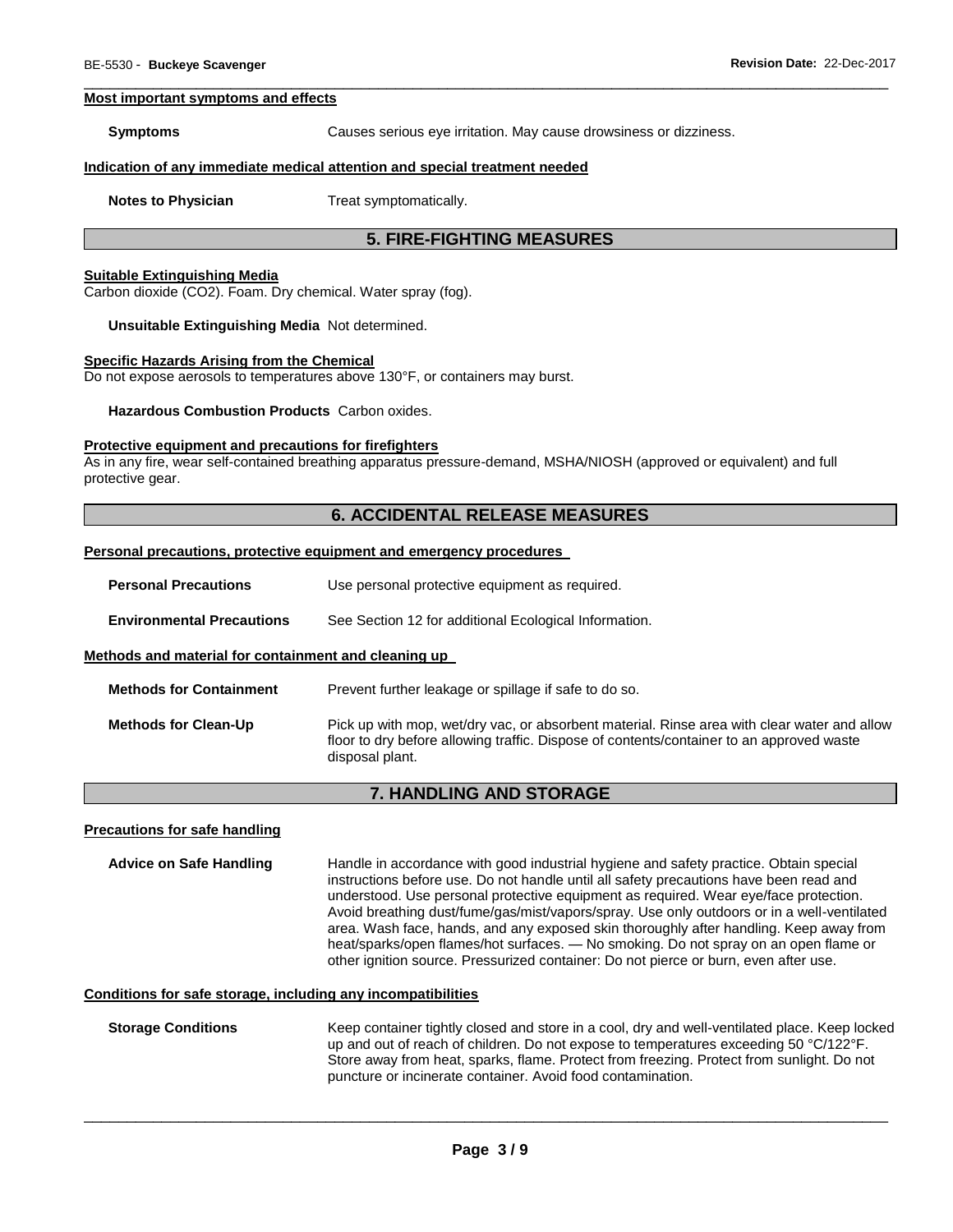**Incompatible Materials Acids. Strong alkalis. Heavy metal salts.** 

# **8. EXPOSURE CONTROLS/PERSONAL PROTECTION**

\_\_\_\_\_\_\_\_\_\_\_\_\_\_\_\_\_\_\_\_\_\_\_\_\_\_\_\_\_\_\_\_\_\_\_\_\_\_\_\_\_\_\_\_\_\_\_\_\_\_\_\_\_\_\_\_\_\_\_\_\_\_\_\_\_\_\_\_\_\_\_\_\_\_\_\_\_\_\_\_\_\_\_\_\_\_\_\_\_\_\_\_\_

# **Exposure Guidelines**

| <b>Chemical Name</b> | <b>ACGIH TLV</b>    | <b>OSHA PEL</b>                         | <b>NIOSH IDLH</b>          |
|----------------------|---------------------|-----------------------------------------|----------------------------|
| Acetone              | STEL: 750 ppm       | TWA: 1000 ppm                           | IDLH: 2500 ppm             |
| 67-64-1              | <b>TWA: 500 ppm</b> | TWA: 2400 mg/m <sup>3</sup>             | TWA: 250 ppm               |
|                      |                     | (vacated) TWA: 750 ppm                  | TWA: 590 mg/m <sup>3</sup> |
|                      |                     | (vacated) TWA: $1800 \text{ mg/m}^3$    |                            |
|                      |                     | (vacated) STEL: $2400 \text{ mg/m}^3$   |                            |
|                      |                     | The acetone STEL does not apply         |                            |
|                      |                     | to the cellulose acetate fiber          |                            |
|                      |                     | industry. It is in effect for all other |                            |
|                      |                     | sectors                                 |                            |
|                      |                     | (vacated) STEL: 1000 ppm                |                            |

### **Appropriate engineering controls**

| <b>Engineering Controls</b>     | Apply technical measures to comply with the occupational exposure limits.                                                                                    |  |
|---------------------------------|--------------------------------------------------------------------------------------------------------------------------------------------------------------|--|
|                                 | Individual protection measures, such as personal protective equipment                                                                                        |  |
| <b>Eve/Face Protection</b>      | Risk of contact: Wear approved safety goggles.                                                                                                               |  |
| <b>Skin and Body Protection</b> | Wear rubber gloves or other impervious gloves.                                                                                                               |  |
| <b>Respiratory Protection</b>   | Ensure adequate ventilation, especially in confined areas.                                                                                                   |  |
|                                 | General Hygiene Considerations Handle in accordance with good industrial hygiene and safety practice. Wash thoroughly<br>with soap and water after handling. |  |

# **9. PHYSICAL AND CHEMICAL PROPERTIES**

### **Information on basic physical and chemical properties**

| <b>Physical State</b><br>Appearance<br>Color | Aerosol<br>Clear colorless spray<br>Colorless | Odor<br><b>Odor Threshold</b> | Floral<br>Not determined |
|----------------------------------------------|-----------------------------------------------|-------------------------------|--------------------------|
| <b>Property</b>                              | Values                                        | Remarks • Method              |                          |
| рH                                           | 7.2-7.6 (Conc.)                               |                               |                          |
| <b>Melting Point/Freezing Point</b>          | Not determined                                |                               |                          |
| <b>Boiling Point/Boiling Range</b>           | Not determined                                |                               |                          |
| <b>Flash Point</b>                           | Not determined                                |                               |                          |
| <b>Evaporation Rate</b>                      | Not determined                                |                               |                          |
| Flammability (Solid, Gas)                    | Not determined                                |                               |                          |
| <b>Upper Flammability Limits</b>             | Not determined                                |                               |                          |
| Lower Flammability Limit                     | Not determined                                |                               |                          |
| <b>Vapor Pressure</b>                        | Not determined                                |                               |                          |
| <b>Vapor Density</b>                         | Not determined                                |                               |                          |
| <b>Specific Gravity</b>                      | 0.79 Concentrate                              |                               |                          |
| <b>Water Solubility</b>                      | Not determined                                |                               |                          |
| Solubility in other solvents                 | Not determined                                |                               |                          |
| <b>Partition Coefficient</b>                 | Not determined                                |                               |                          |
| Auto-ignition Temperature                    | Not determined                                |                               |                          |
| <b>Decomposition Temperature</b>             | Not determined                                |                               |                          |
| <b>Kinematic Viscosity</b>                   | Not determined                                |                               |                          |
| <b>Dynamic Viscosity</b>                     | Not determined                                |                               |                          |
| <b>Explosive Properties</b>                  | Not determined                                |                               |                          |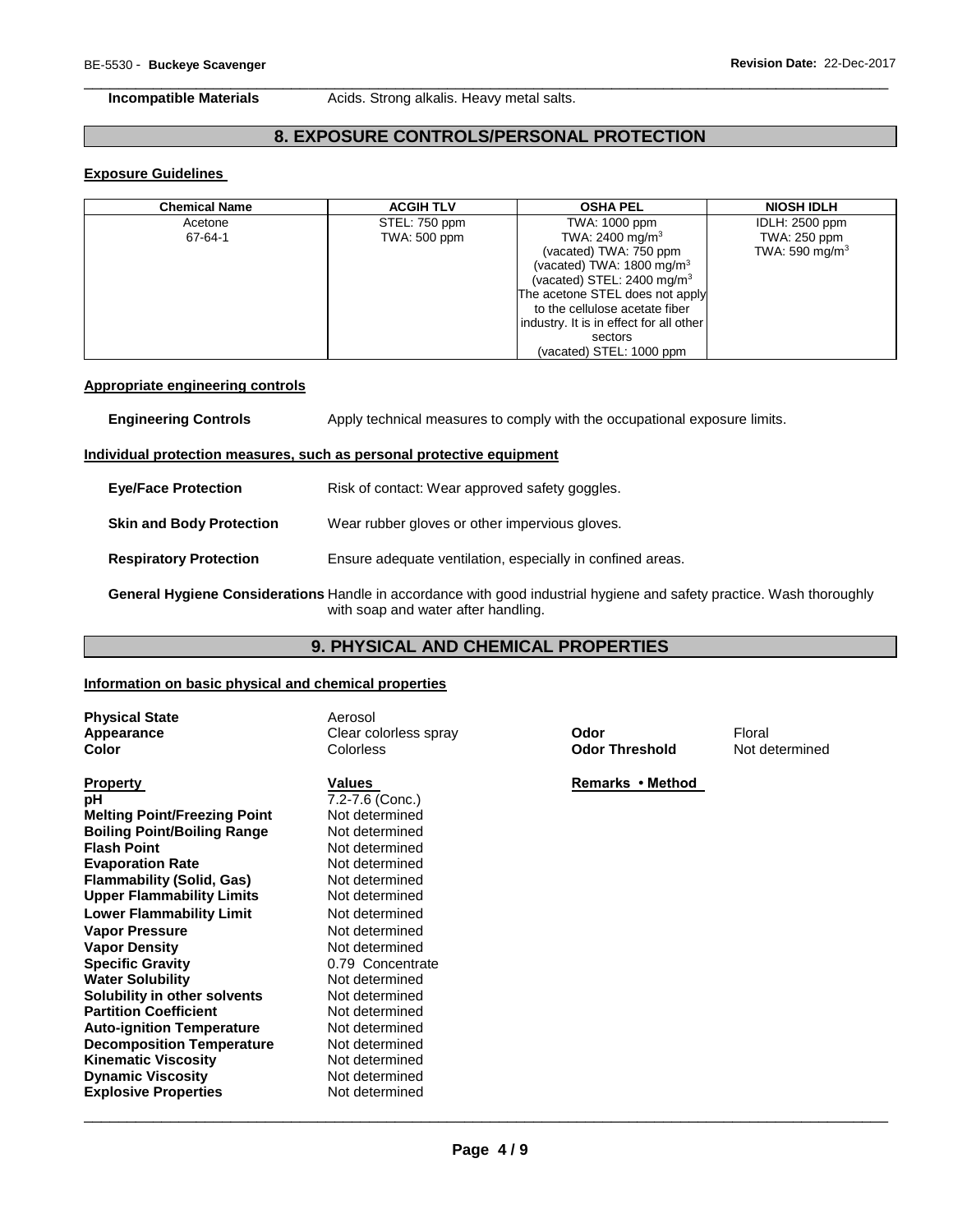# **Oxidizing Properties Not determined**<br> **Additional Information We Volatile by we**

\_\_\_\_\_\_\_\_\_\_\_\_\_\_\_\_\_\_\_\_\_\_\_\_\_\_\_\_\_\_\_\_\_\_\_\_\_\_\_\_\_\_\_\_\_\_\_\_\_\_\_\_\_\_\_\_\_\_\_\_\_\_\_\_\_\_\_\_\_\_\_\_\_\_\_\_\_\_\_\_\_\_\_\_\_\_\_\_\_\_\_\_\_ **Additional Information** % Volatile by weight 100

# **10. STABILITY AND REACTIVITY**

#### **Reactivity**

Not reactive under normal conditions.

# **Chemical Stability**

Stable under recommended storage conditions.

#### **Possibility of Hazardous Reactions**

None under normal processing.

**Hazardous Polymerization** Hazardous polymerization does not occur.

#### **Conditions to Avoid**

Heat, sparks and open flames.

#### **Incompatible Materials**

Acids. Strong alkalis. Heavy metal salts.

#### **Hazardous Decomposition Products**

None known based on information supplied.

# **11. TOXICOLOGICAL INFORMATION**

#### **Information on likely routes of exposure**

| <b>Product Information</b> |                                  |
|----------------------------|----------------------------------|
| <b>Eye Contact</b>         | Causes skin irritation.          |
| <b>Skin Contact</b>        | Avoid contact with skin.         |
| <b>Inhalation</b>          | Avoid breathing vapors or mists. |
| Ingestion                  | Do not ingest.                   |

#### **Component Information**

| <b>Chemical Name</b>        | Oral LD50            | Dermal LD50 | <b>Inhalation LC50</b>               |
|-----------------------------|----------------------|-------------|--------------------------------------|
| Acetone<br>67-64-1          | $= 5800$ mg/kg (Rat) |             | = 50100 mg/m <sup>3</sup> (Rat ) 8 h |
| Sodium Nitrate<br>7631-99-4 | $= 1267$ mg/kg (Rat) |             |                                      |

#### **Information on physical, chemical and toxicological effects**

**Symptoms** Please see section 4 of this SDS for symptoms.

# **Delayed and immediate effects as well as chronic effects from short and long-term exposure**

| Germ cell mutagenicity | May cause genetic defects.                                                                                                                       |
|------------------------|--------------------------------------------------------------------------------------------------------------------------------------------------|
| Carcinogenicity        | The table below indicates whether each agency has listed any ingredient as a carcinogen.<br>However, the product as a whole has not been tested. |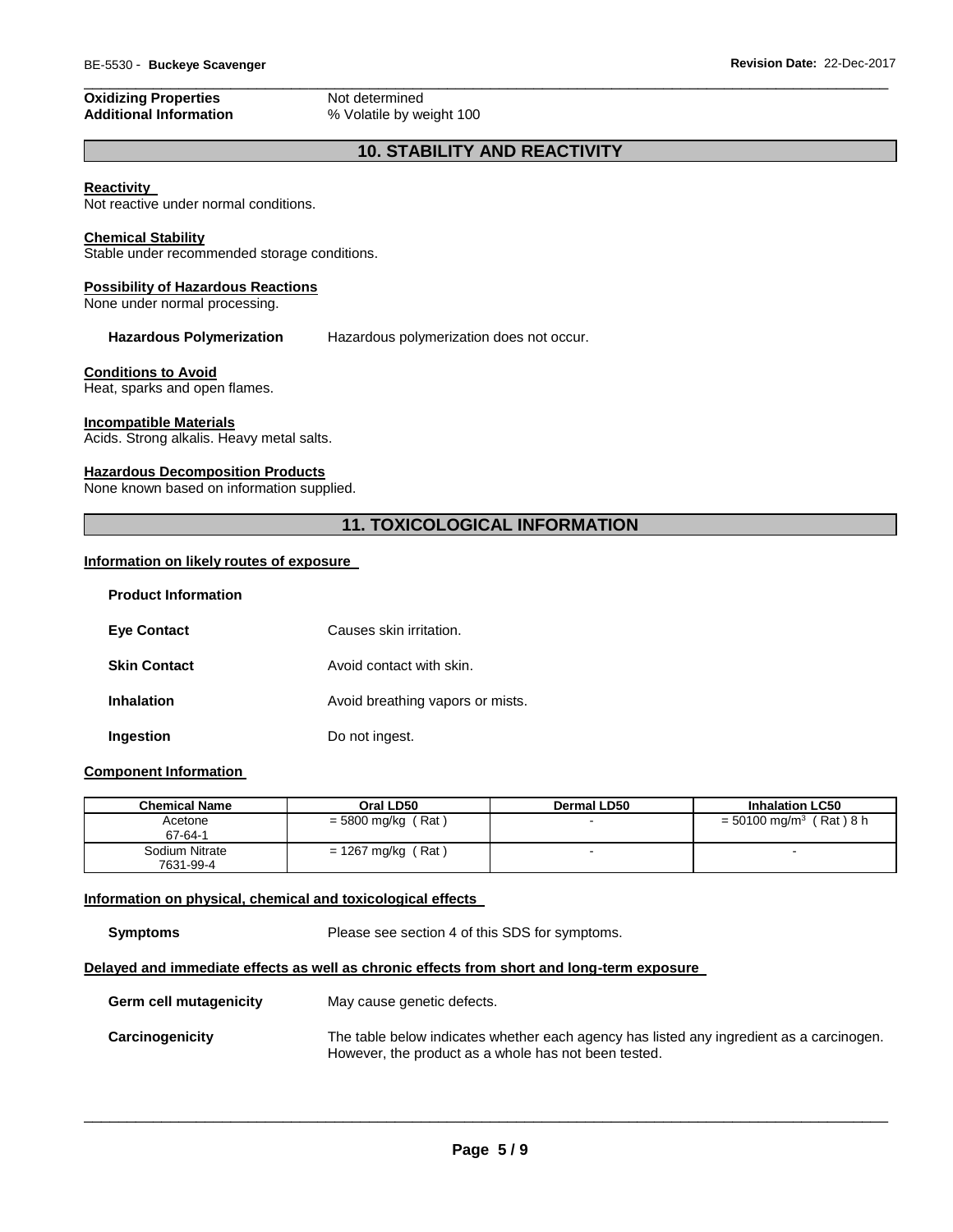| <b>Chemical Name</b> | <b>ACGIH</b> | <b>IARC</b> | <b>NTP</b> | <b>OSHA</b> |
|----------------------|--------------|-------------|------------|-------------|
| Sodium Nitrate       |              | Group 2A    |            |             |
| 7631-99-4            |              |             |            |             |

**Legend** 

*IARC (International Agency for Research on Cancer)*

*Group 2A - Probably Carcinogenic to Humans* 

*OSHA (Occupational Safety and Health Administration of the US Department of Labor) X - Present* 

**STOT - single exposure** May cause drowsiness or dizziness.

#### **Numerical measures of toxicity**

Not determined

# **12. ECOLOGICAL INFORMATION**

#### **Ecotoxicity**

The product is not classified as environmentally hazardous. However, this does not exclude the possibility that large or frequent spills can have a harmful or damaging effect on the environment.

### **Component Information**

| <b>Chemical Name</b>        | Algae/aquatic plants | <b>Fish</b>                                                                                                                                                       | <b>Toxicity to</b><br>microorganisms | <b>Crustacea</b>                                                                                                                   |
|-----------------------------|----------------------|-------------------------------------------------------------------------------------------------------------------------------------------------------------------|--------------------------------------|------------------------------------------------------------------------------------------------------------------------------------|
| Acetone<br>67-64-1          |                      | 4.74 - 6.33: 96 h<br>Oncorhynchus mykiss mL/L<br>LC50 8300: 96 h Lepomis<br>macrochirus mg/L LC50<br>6210 - 8120: 96 h<br>Pimephales promelas mg/L<br>LC50 static |                                      | EC50 = 14500 mg/L 15 min   10294 - 17704: 48 h Daphnia<br>magna mg/L EC50 Static<br>12600 - 12700: 48 h Daphnia<br>magna mg/L EC50 |
| Sodium Nitrate<br>7631-99-4 |                      | 2000: 96 h Lepomis<br>macrochirus mg/L LC50<br>static 994.4 - 1107: 96 h<br>Oncorhynchus mykiss mg/L<br>LC50 static                                               |                                      |                                                                                                                                    |

# **Persistence/Degradability**

Not determined.

#### **Bioaccumulation**

Not determined.

#### **Mobility**

| <b>Chemical Name</b>                        | <b>Partition Coefficient</b> |
|---------------------------------------------|------------------------------|
| Acetone<br>67-64-1                          | $-0.24$                      |
| <b>Hydrocarbon Propellant</b><br>68476-86-8 | $\leq$ 2.8                   |
| Sodium Nitrate<br>7631-99-4                 | $-3.8$                       |

#### **Other Adverse Effects**

Not determined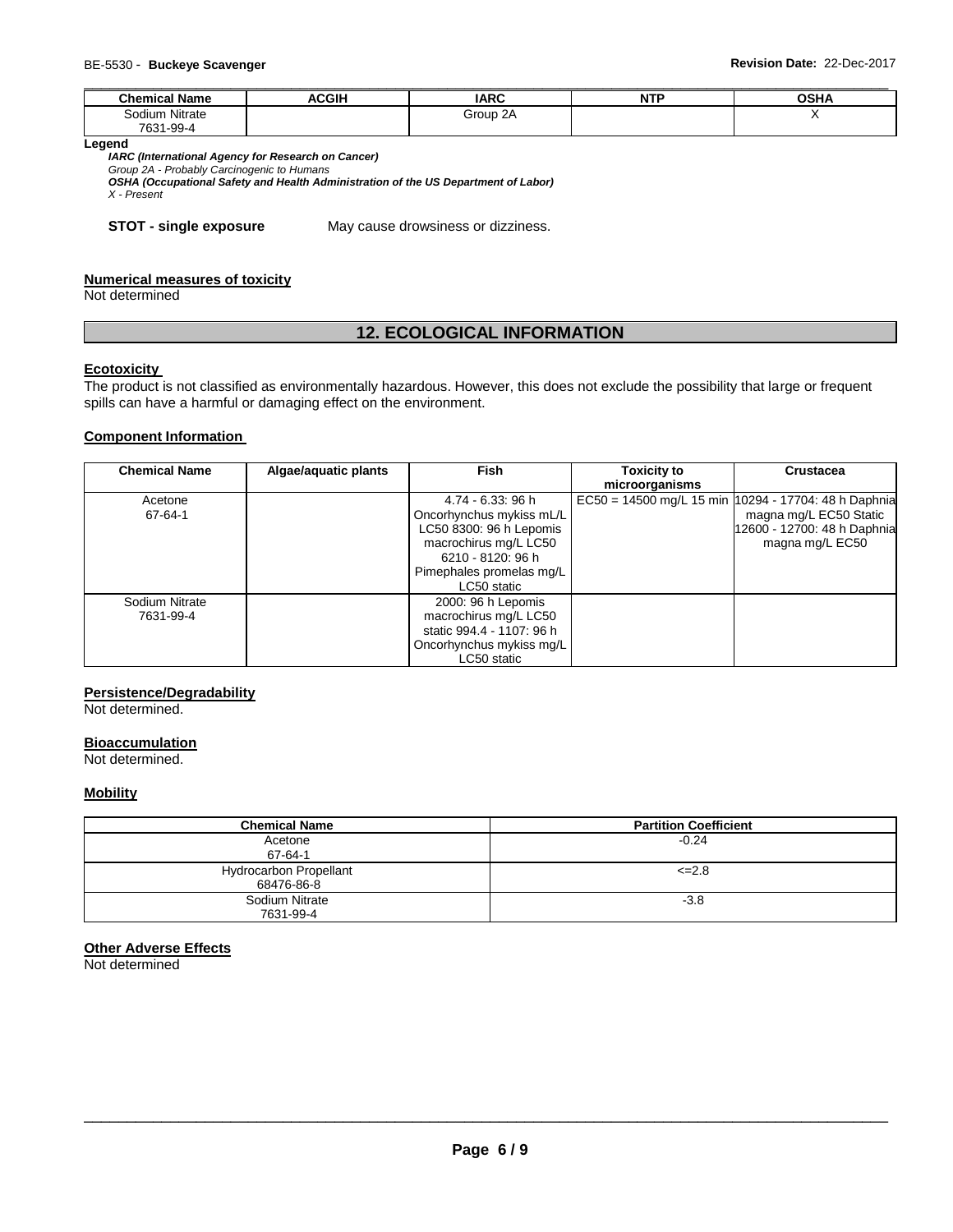# \_\_\_\_\_\_\_\_\_\_\_\_\_\_\_\_\_\_\_\_\_\_\_\_\_\_\_\_\_\_\_\_\_\_\_\_\_\_\_\_\_\_\_\_\_\_\_\_\_\_\_\_\_\_\_\_\_\_\_\_\_\_\_\_\_\_\_\_\_\_\_\_\_\_\_\_\_\_\_\_\_\_\_\_\_\_\_\_\_\_\_\_\_ **13. DISPOSAL CONSIDERATIONS**

#### **Waste Treatment Methods**

| <b>Disposal of Wastes</b>     | Disposal should be in accordance with applicable regional, national and local laws and<br>regulations. |
|-------------------------------|--------------------------------------------------------------------------------------------------------|
| <b>Contaminated Packaging</b> | Disposal should be in accordance with applicable regional, national and local laws and<br>regulations. |

#### **US EPA Waste Number**

| <b>Chemical Name</b> | <b>RCRA</b> | <b>RCRA</b><br>· Basis for Listing | <b>RCRA - D Series Wastes</b> | <b>RCRA - U Series Wastes</b> |
|----------------------|-------------|------------------------------------|-------------------------------|-------------------------------|
| Acetone              |             | Included in waste stream:          |                               | U002                          |
| 67-64-1              |             | F039                               |                               |                               |

### **California Hazardous Waste Status**

| <b>Chemical Name</b> | California Hazardous Waste Status |
|----------------------|-----------------------------------|
| Acetone              | lgnitable                         |
| 67-64-1              |                                   |
| Sodium Nitrate       | Toxic                             |
| 7631-99-4            | Ignitable                         |
|                      | Reactive                          |

# **14. TRANSPORT INFORMATION**

Note **Note Please see current shipping paper for most up to date shipping information, including** exemptions and special circumstances.

| <b>UN/ID No</b><br><b>Proper Shipping Name</b><br><b>Hazard Class</b>                | UN1950<br>Aerosols<br>21            |
|--------------------------------------------------------------------------------------|-------------------------------------|
| IATA<br><b>UN/ID No</b><br><b>Proper Shipping Name</b><br><b>Hazard Class</b>        | UN1950<br>Aerosols, flammable<br>21 |
| <b>IMDG</b><br><b>UN/ID No</b><br><b>Proper Shipping Name</b><br><b>Hazard Class</b> | UN1950<br>Aerosols<br>21            |

# **15. REGULATORY INFORMATION**

# **International Inventories**

| <b>Chemical Name</b>          | <b>TSCA</b> | <b>DSL</b> | <b>NDSL</b> | <b>EINECS</b> | <b>ELINCS</b> | <b>ENCS</b> | <b>IECSC</b> | <b>KECL</b> | <b>PICCS</b> | <b>AICS</b> |
|-------------------------------|-------------|------------|-------------|---------------|---------------|-------------|--------------|-------------|--------------|-------------|
| Acetone                       | Present     |            |             | Present       |               | Present     |              | Present     |              |             |
| <b>Hydrocarbon Propellant</b> | Present     |            |             | Present       |               |             |              | Present     |              |             |
| Sodium Nitrate                | Present     |            |             | Present       |               | Present     |              | Present     |              |             |

#### **Legend:**

*TSCA - United States Toxic Substances Control Act Section 8(b) Inventory DSL/NDSL - Canadian Domestic Substances List/Non-Domestic Substances List EINECS/ELINCS - European Inventory of Existing Chemical Substances/European List of Notified Chemical Substances*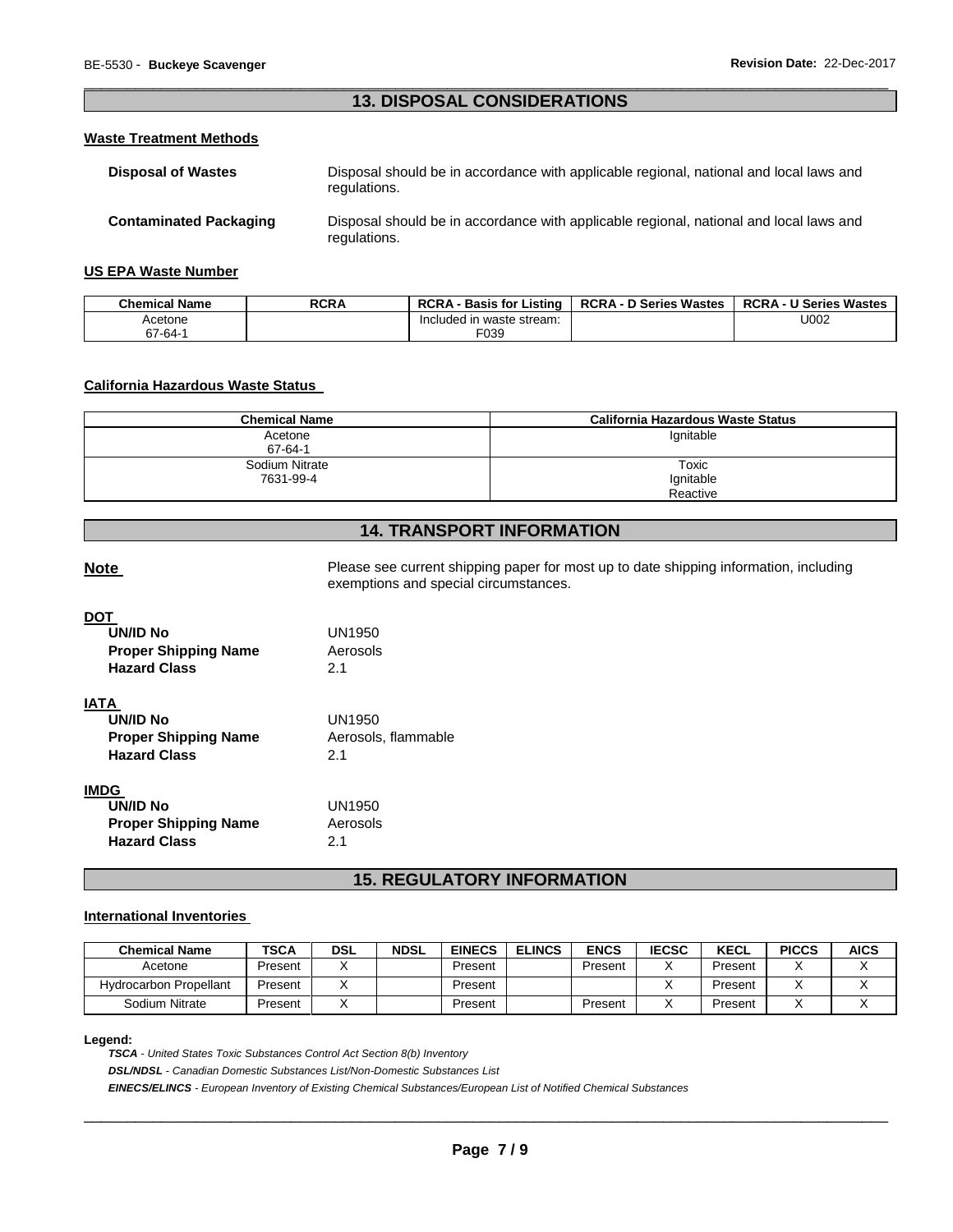*ENCS - Japan Existing and New Chemical Substances* 

*IECSC - China Inventory of Existing Chemical Substances* 

*KECL - Korean Existing and Evaluated Chemical Substances* 

*PICCS - Philippines Inventory of Chemicals and Chemical Substances* 

*AICS - Australian Inventory of Chemical Substances* 

### **US Federal Regulations**

#### **CERCLA**

This material, as supplied, contains one or more substances regulated as a hazardous substance under the Comprehensive Environmental Response Compensation and Liability Act (CERCLA) (40 CFR 302)

| <b>Chemical Name</b> | <b>Hazardous Substances RQs</b> | <b>CERCLA/SARA RQ</b> | <b>Reportable Quantity (RQ)</b> |
|----------------------|---------------------------------|-----------------------|---------------------------------|
| Acetone              | 5000 lb                         |                       | RQ<br>RQ 5000 lb final          |
| $67 - 64 - 4$        |                                 |                       | RQ 2270 kg final RQ             |

\_\_\_\_\_\_\_\_\_\_\_\_\_\_\_\_\_\_\_\_\_\_\_\_\_\_\_\_\_\_\_\_\_\_\_\_\_\_\_\_\_\_\_\_\_\_\_\_\_\_\_\_\_\_\_\_\_\_\_\_\_\_\_\_\_\_\_\_\_\_\_\_\_\_\_\_\_\_\_\_\_\_\_\_\_\_\_\_\_\_\_\_\_

#### **SARA 313**

Section 313 of Title III of the Superfund Amendments and Reauthorization Act of 1986 (SARA). This product does not contain any chemicals which are subject to the reporting requirements of the Act and Title 40 of the Code of Federal Regulations, Part 372

| <b>Chemical Name</b>            | CAS No             | Weight-% | <b>SARA 313 -</b><br>Threshold<br>Values % |
|---------------------------------|--------------------|----------|--------------------------------------------|
| Sodium Nitrate<br>, - 7631-99-4 | 1-99-4<br>$7631 -$ |          | ب                                          |

#### **CWA (Clean Water Act)**

This product does not contain any substances regulated as pollutants pursuant to the Clean Water Act (40 CFR 122.21 and 40 CFR 122.42)

## **US State Regulations**

### **California Proposition 65**

This product does not contain any Proposition 65 chemicals.

# **U.S. State Right-to-Know Regulations**

| <b>Chemical Name</b>        | New Jersey | <b>Massachusetts</b> | Pennsylvania |
|-----------------------------|------------|----------------------|--------------|
| Acetone<br>67-64-1          |            |                      |              |
| Sodium Nitrate<br>7631-99-4 |            |                      |              |